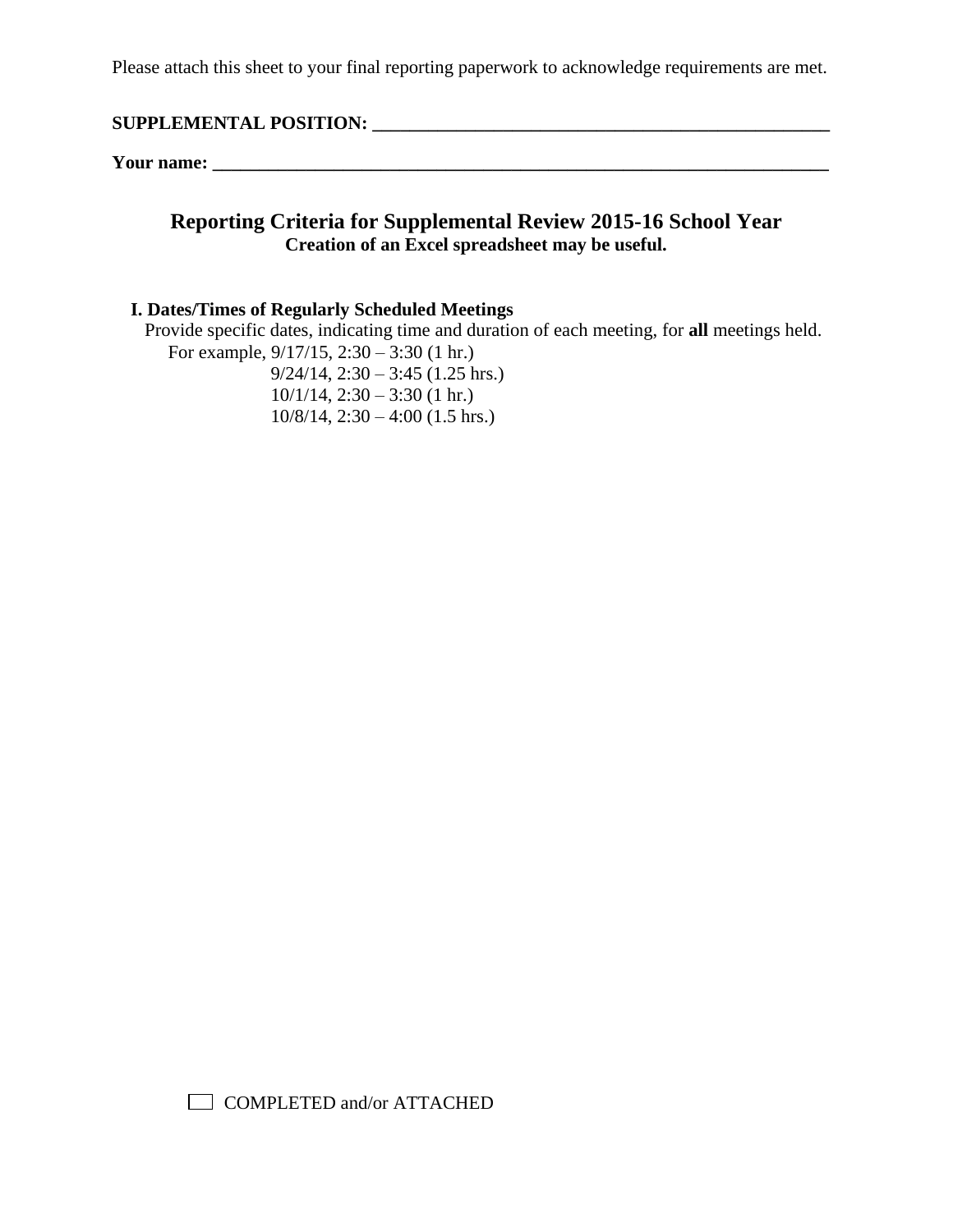# **II. Attendance at Regularly Scheduled Meetings**

 Provide names of all students and/or staff in attendance at **each** meeting (or attach rosters for each meeting's attendance).

COMPLETED and/or ATTACHED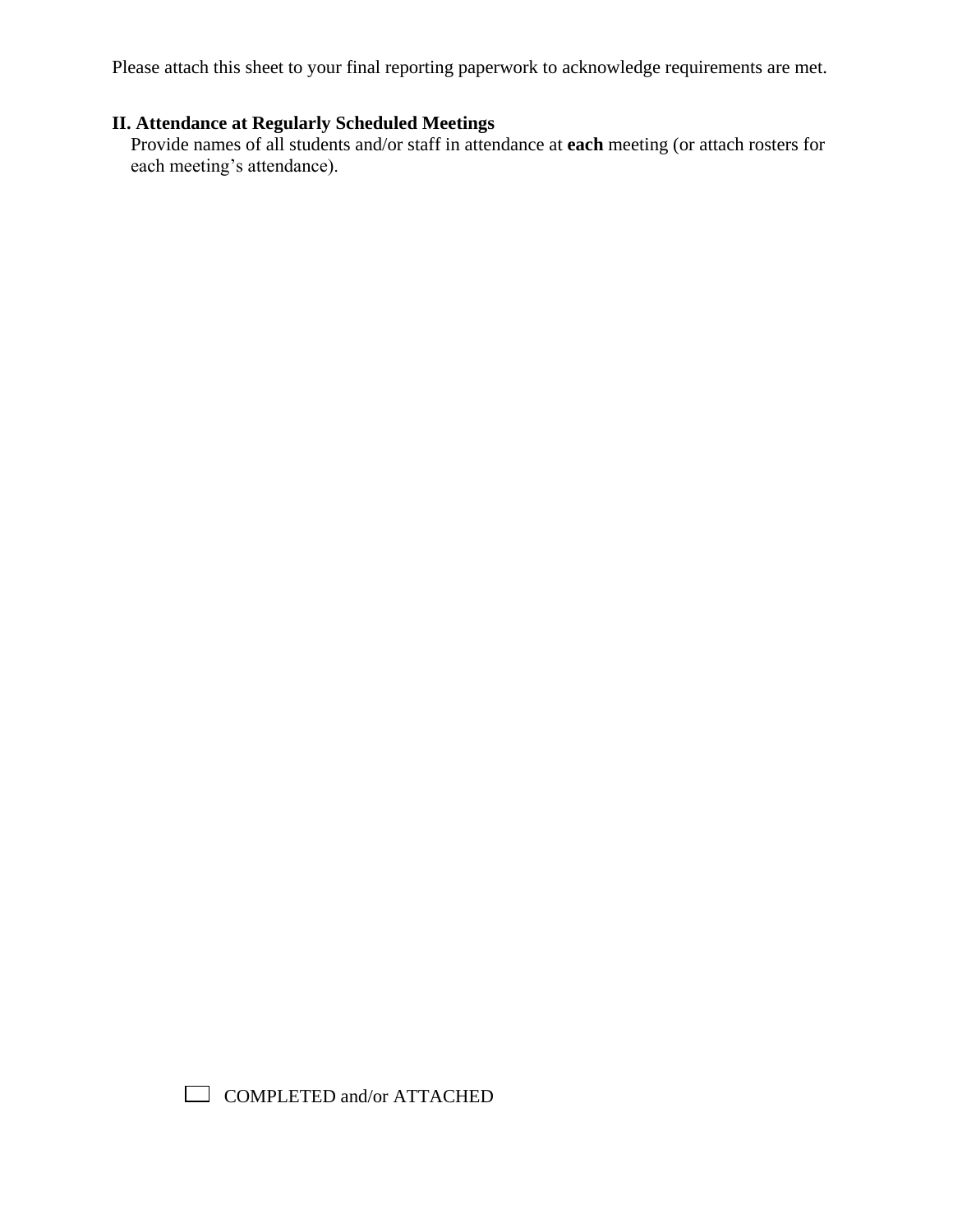# **III. Dates/Times of Specified Events OUTSIDE of Regularly Scheduled Meetings**

 Provide specific dates, indicating time and duration of each event, for **all** events held. For example, Drive One 4 Ur School - 9/20/14, 1:00 – 4:00 (3 hrs.) Blood Drive –  $10/16/14$ ,  $8:00 - 12:00$  (4 hrs.) Robotics Competition –  $3/13/15$ ,  $7:30 - 2:30$  (7 hrs.)  $3/14/15$ ,  $8:30 - 1:00$  (4.5 hrs.)

COMPLETED and/or ATTACHED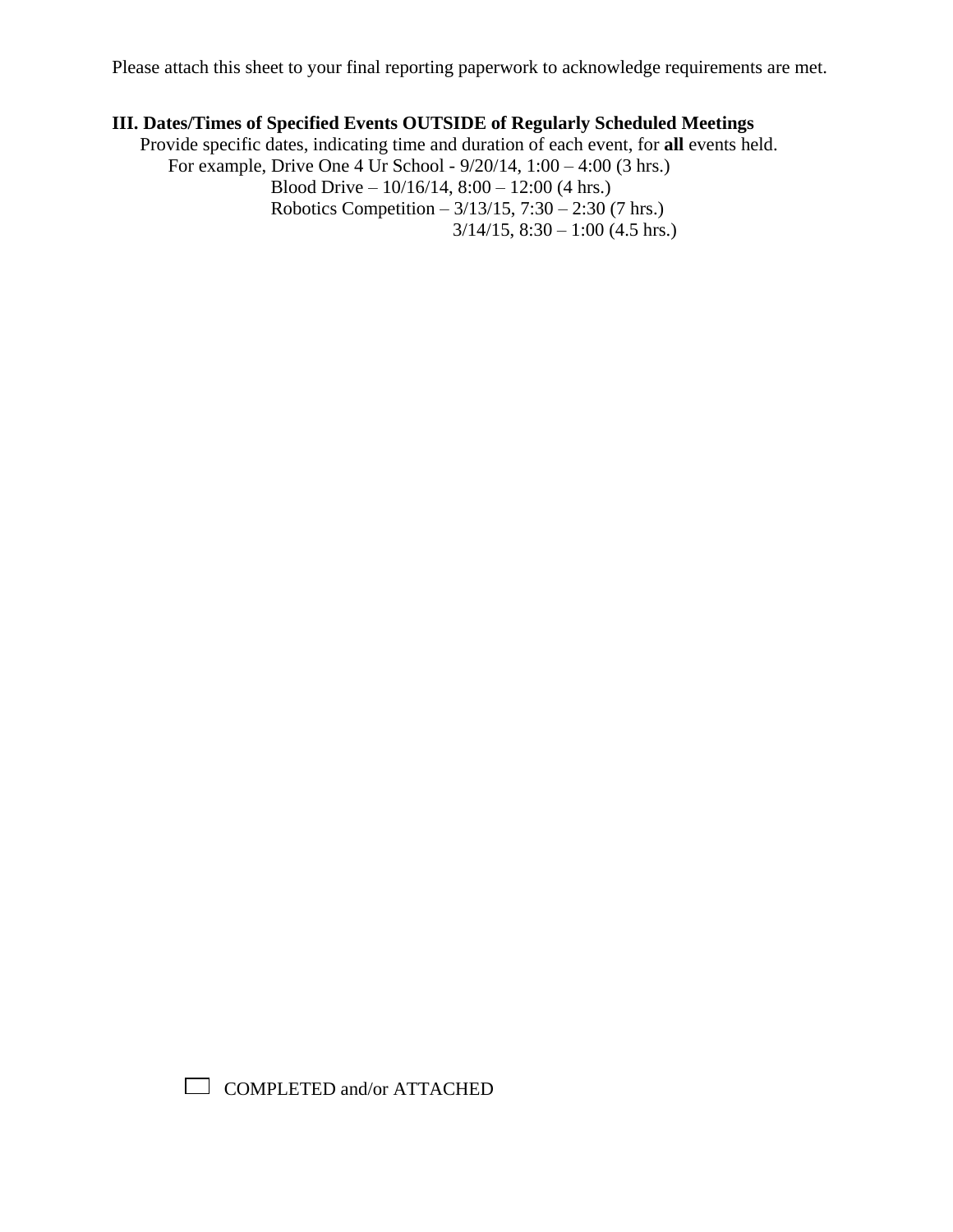# **IV. Attendance at Specified Events OUTSIDE of Regularly Scheduled Meetings**

Provide names of all students and/or staff in attendance for **each** specified event.